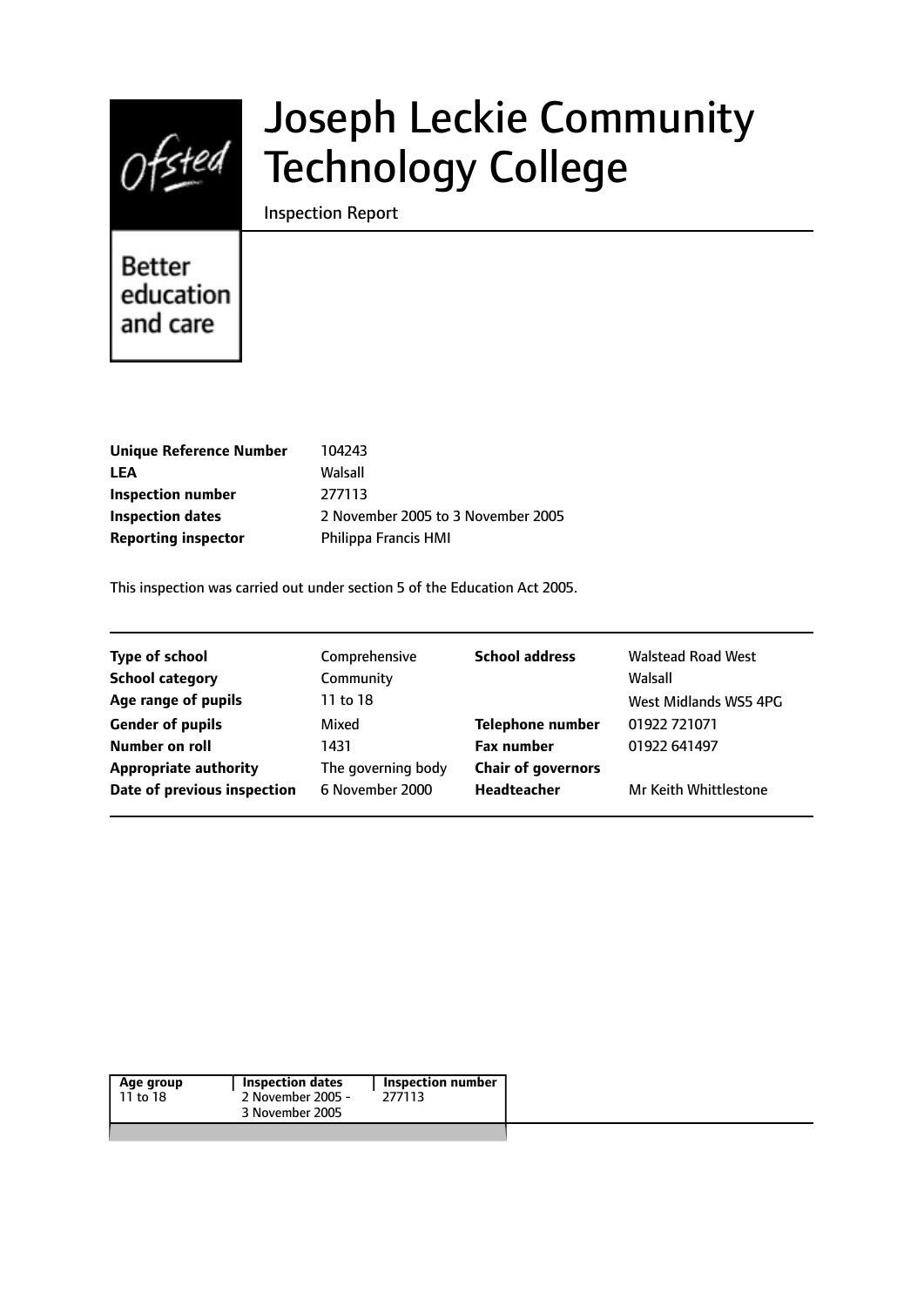© Crown copyright 2006

#### Website: www.ofsted.gov.uk

This document may be reproduced in whole or in part for non-commercial educational purposes, provided that the information quoted is reproduced without adaptation and the source and date of publication are stated.

Further copies of this report are obtainable from the school. Under the Education Act 2005, the school must provide a copy of this report free of charge to certain categories of people. A charge not exceeding the full cost of reproduction may be made for any other copies supplied.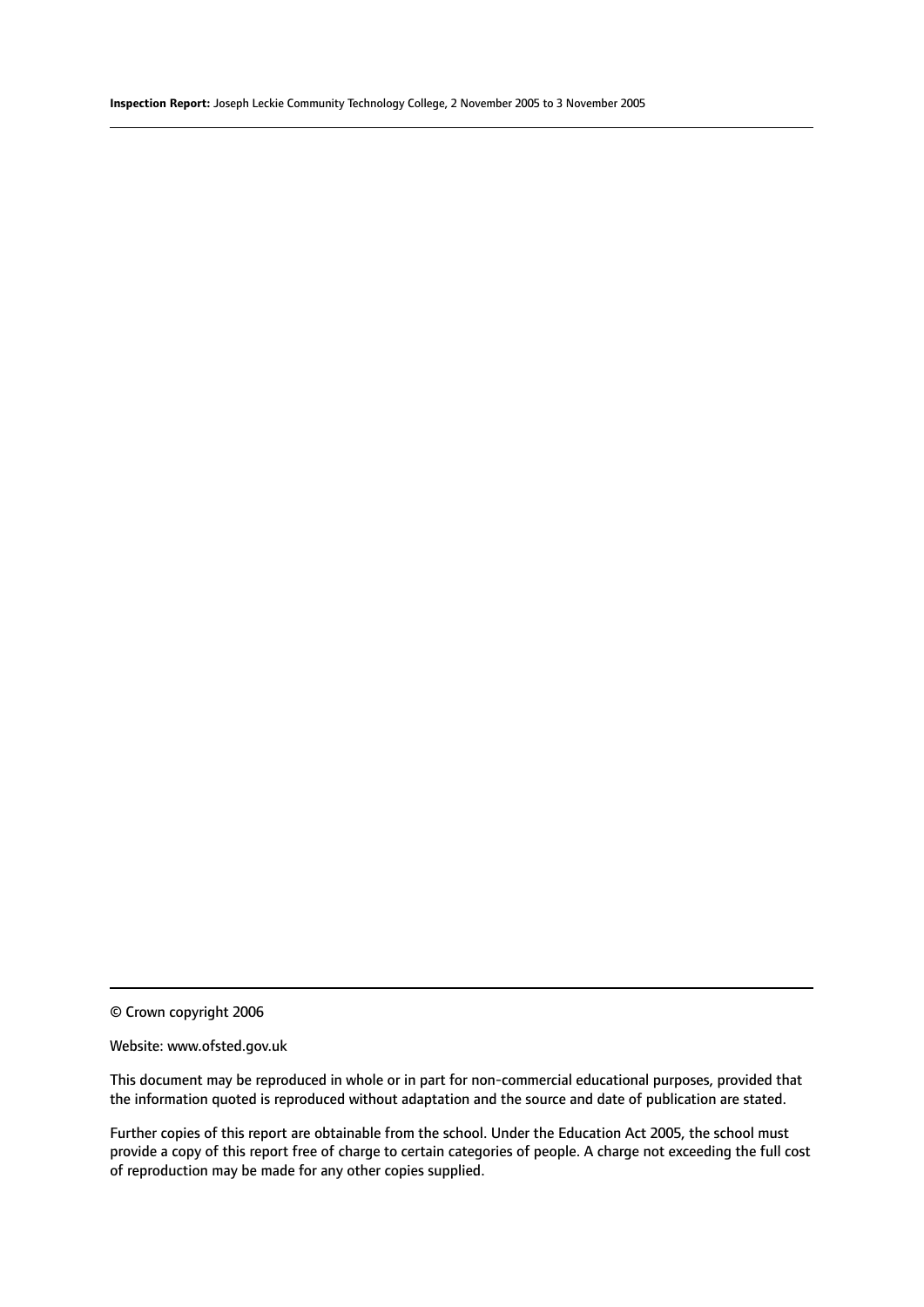# **Introduction**

The inspection was carried out by one of Her Majesty's Inspectors of Schools and four Additional Inspectors.

# **Description of the school**

Joseph Leckie is a specialist technology college. It is larger than average, with 1374 pupils, including 215 in the sixth form. Many of its pupils are drawn from areas of significant economic and social deprivation. Around two thirds of the pupils are from minority ethnic groups, mainly of Pakistani and Indian heritage, and speak English as a second language. Over a third of the pupils are eligible for free school meals, which is much higher than average. The pupils' attainment when they join the school is well below average.

Many of the school's buildings are in need of renovation but the school has improved facilities where it can afford to and has plans to do more. The school experiences difficulties in recruiting and retaining staff. Their turnover is high.

# **Key for inspection grades**

| Grade 1 | Outstanding  |
|---------|--------------|
| Grade 2 | Good         |
| Grade 3 | Satisfactory |
| Grade 4 | Inadequate   |
|         |              |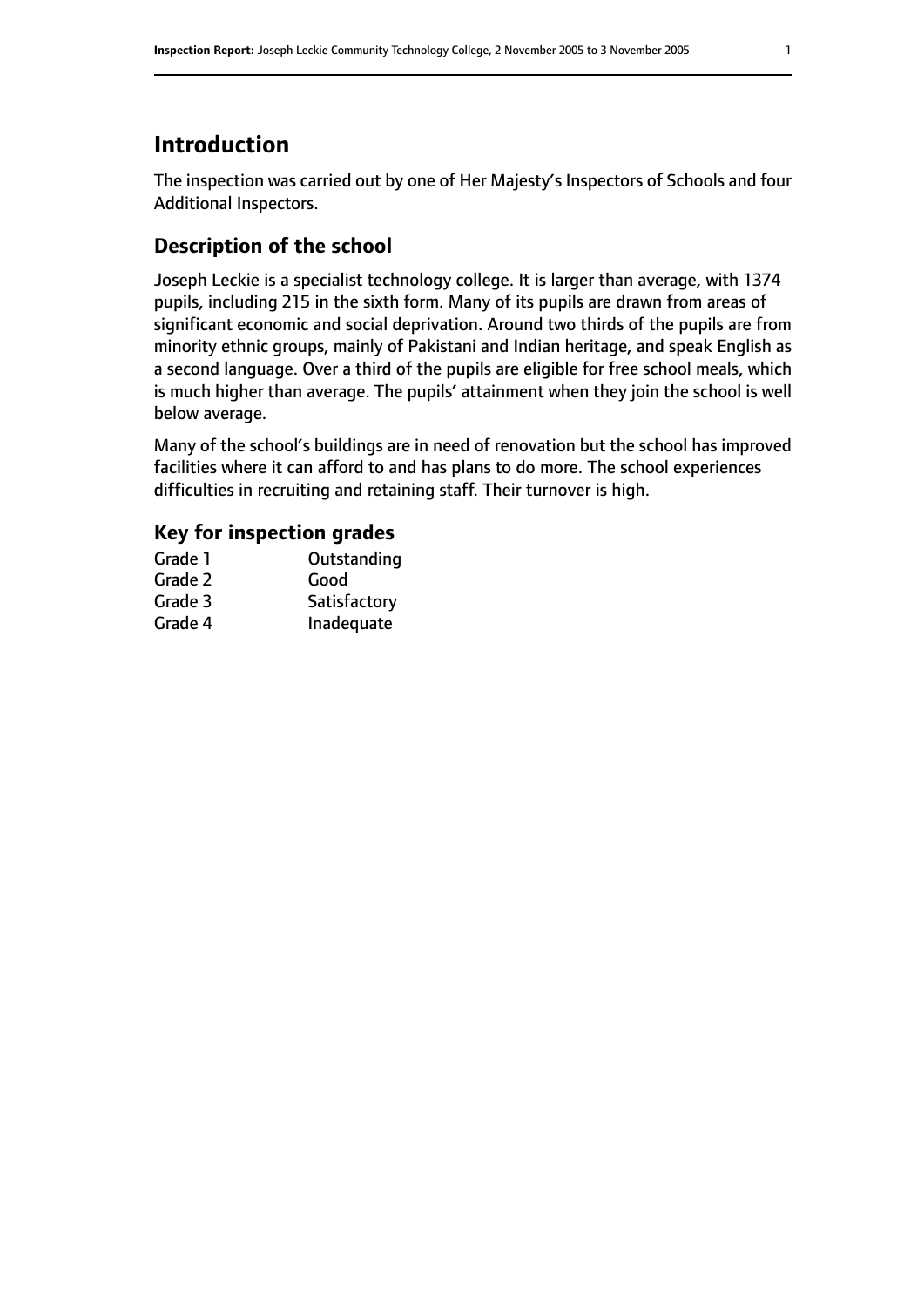# **Overall effectiveness of the school**

#### **Grade: 4**

In accordance with section 13 (3) of the Education Act 2005, Her Majesty's Chief Inspector is of the opinion that this school requires significant improvement, because it is performing significantly less well than in all the circumstances it could reasonably be expected to perform. The school is therefore given a Notice to Improve. Significant improvement is required in relation to achievement and standards.

Joseph Leckie Community Technology College is an inclusive school and provides good integrated care and extended services. Although standards in Year 9 are below average, the pupils make good progress throughout Key Stage 3. This rate of progress is not sustained at Key Stage 4 and the pupils' achievement and standards are inadequate despite a slowly improving trend. The pupils make satisfactory progress in the sixth form.

The senior leadership team provides satisfactory leadership and management. Its members have had a positive influence on improving the personal development and well-being of pupils and on raising standards at Key Stage 3. The school's self-evaluation identifies the main strengths and weaknesses accurately, but is overgenerous in its assessment of the outcomes at Key Stage 4. For this reason, the inspection team does not agree with the school's view of its overall effectiveness, which the team judges to be inadequate.

The pupils enjoy their lessons. Attendance has improved strongly and is in line with the national figures. Behaviour is good. The quality of teaching is broadly satisfactory, with several strengths as well as a few areas of weakness.

Improvement since the last inspection has been satisfactory overall and especially successful in some instances, such as the provision for pupils who have learning difficulties and disabilities, whose achievement is now satisfactory. A high turnover in staffing has hindered developments in some areas but the school remains focused on raising standards and has the capacity to improve. Very recent improvements in the teaching of literacy and in strengthening the quality assurance of lessons are starting to have a beneficial impact. The school is continuing to make improvements to its accommodation through careful use of financial resources and it provides satisfactory value for money. The governors are supportive but have not challenged the school sufficiently to account for the slow improvement at Key Stage 4.

#### **Effectiveness and efficiency of the sixth form**

#### **Grade: 3**

The school judges the effectiveness of the sixth form as satisfactory and inspectors agree. Standards are too low but results for the small number of pupils who take GCE AS and A-level examinations in mathematics are good. Achievement has improved in the last two years from a low point and is now satisfactory. Teaching and learning are satisfactory. The retention of pupils on sixth form courses is good. The recent addition of vocational courses and collaboration with a local college has broadened the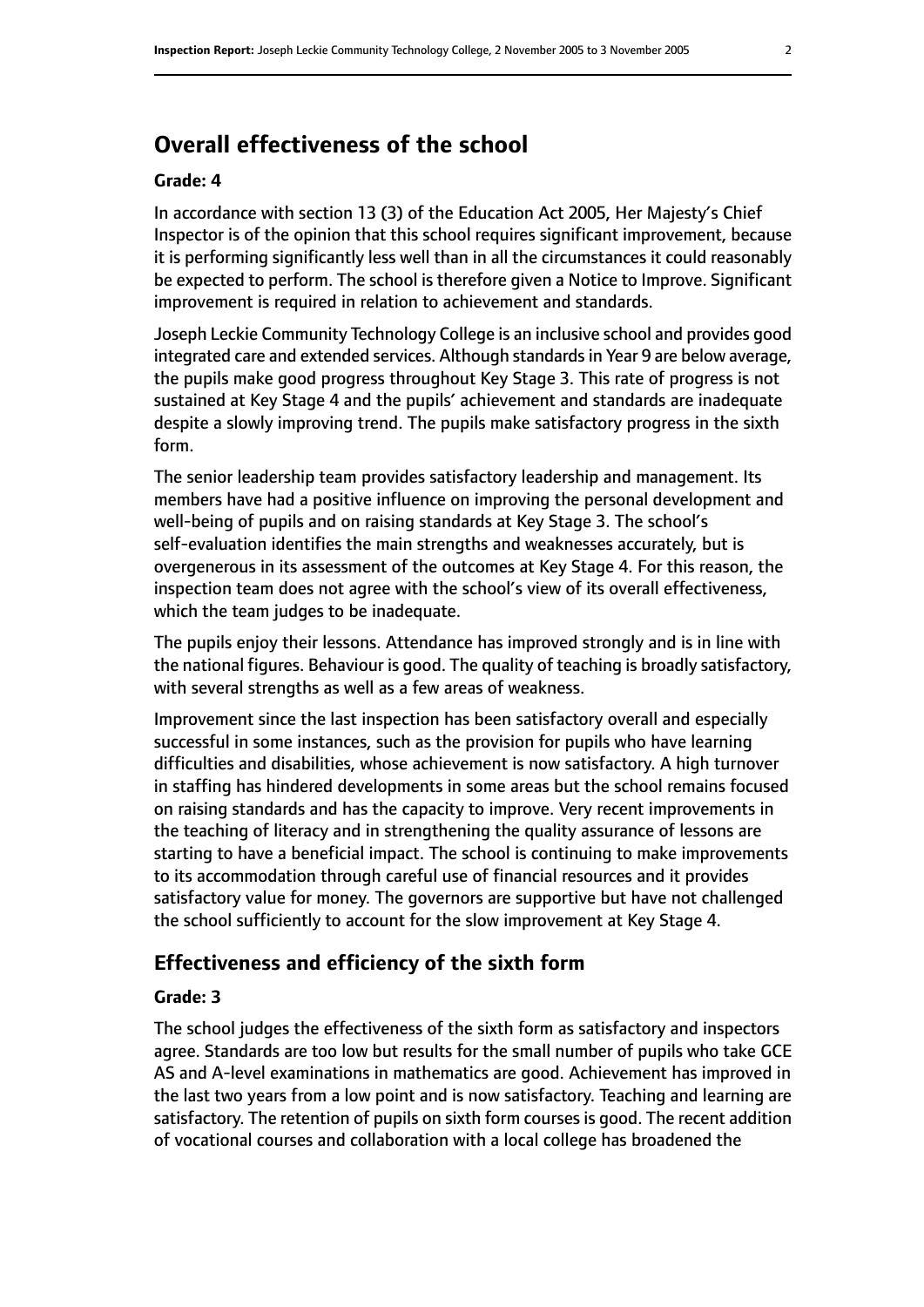curriculum in line with the needs of pupils. Video-conferencing allows pupils to study a wider range of subjects, including law and psychology. Improvements in leadership and management mean that there is now a strong focus on improving standards.

## **What the school should do to improve further**

•improve standards and achievement at Key Stage 4 •improve standards in the sixth form •embed the recent improvements in monitoring and evaluating the pupils' performance •strengthen governance to ensure that the school is held to account more rigorously for the performance of its pupils.

# **Achievement and standards**

#### **Grade: 4**

#### **Grade for sixth form: 3**

Although standards in Year 9 are below average, the pupils make good progress throughout Key Stage 3 from their low starting points. Their achievement is much better in mathematics and science than in English, but even in English, the pupils make satisfactory progress. Both boys and girls, and all the major ethnic groups, make faster progress than expected nationally. No groups underachieve. Standards have risen in all subjects, and particularly strongly in mathematics and science.

There has been far less improvement at Key Stage 4. In 2000, 30% of the pupils achieved 5 or more GCSE passes at grades A\* to C. The proportion rose to 39% in 2 of the intervening years but has fallen since 2003 and was 32% in 2005. On other measures, such as the average total points score, there have been similarly small rises. The gap between the national figures and the school's has barely narrowed and standards remain low. More significantly, the pupils have not sustained the rates of progress established at Key Stage 3 and their achievement is inadequate. Boys and girls make less progressthan expected nationally, as do white British and some minority ethnic groups. A relatively high number of pupils in Years 10 and 11 join the school other than at the usual time and this contributes to the low level of achievement. A significant number of pupils from minority ethnic groups take extended holidays, meaning that they miss essential time in the school. The progress of pupils who have learning difficulties and disabilities is satisfactory because of good support they receive from teachers and support staff. In a few subjects, such as art and design, pupils of all abilities achieve very well. Skills in literacy have recently improved but not enough to enable pupils to tackle work of the expected standard in most areas of the curriculum.

Pupils start the sixth form with well below average attainment. The results on Level 3 courses are considerably lower than average. However, in relation to their starting points, most pupils make satisfactory progress. Retention rates are good and a high proportion of pupils successfully move into higher education.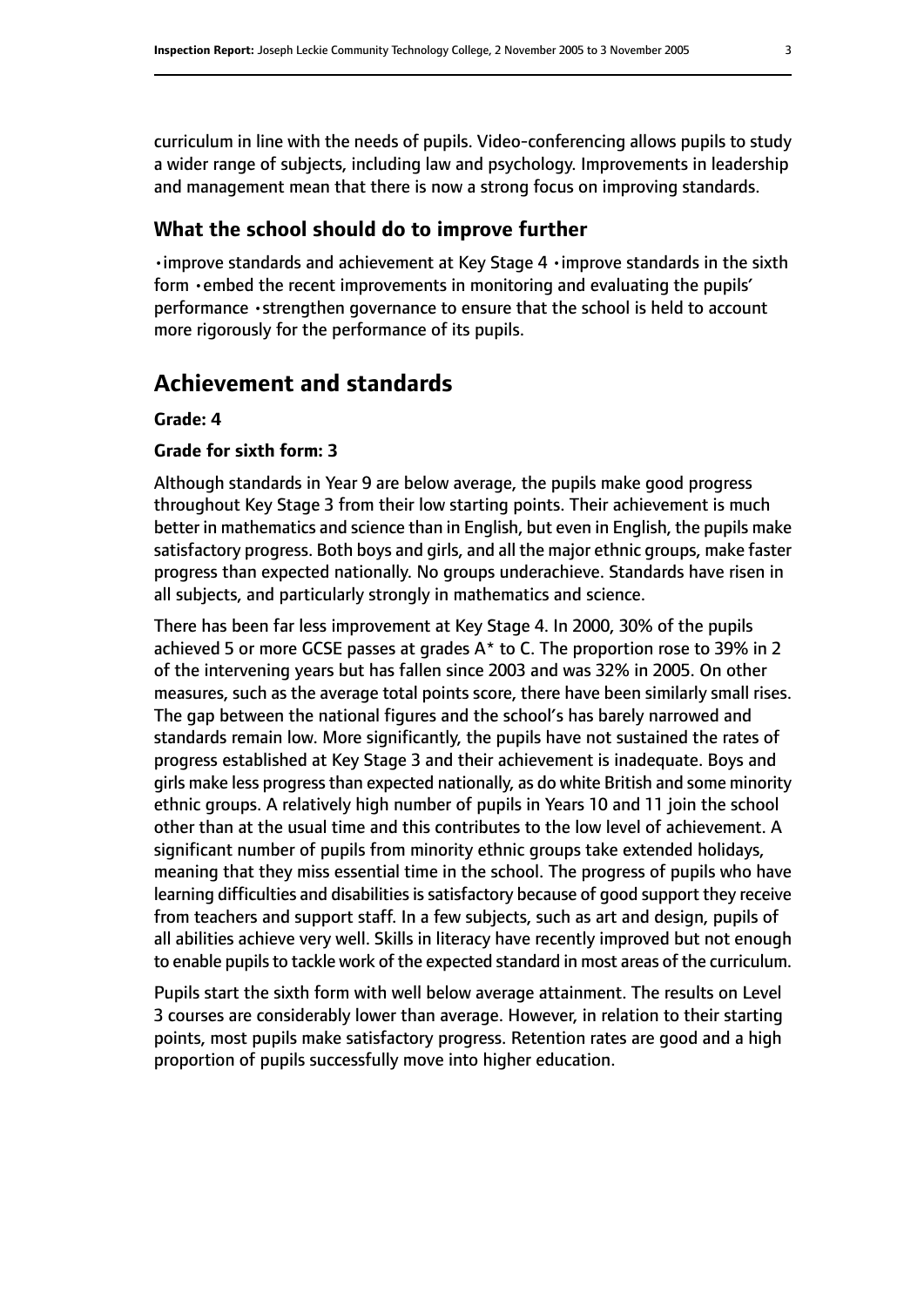## **Personal development and well-being**

#### **Grade: 2**

The school judges personal development and well-being to be good and inspectors agree. The majority of pupils attend regularly, are punctual and enjoy their education. Pupils behave well in lessons and during informal break times. However, a few parents and pupils express concern about aspects of behaviour. There is very little bullying and pupils feel safe and confident in the support of staff should problems arise.

The school is working hard to encourage pupils to adopt a healthy lifestyle and this is starting to take effect. For example, pupils are encouraged to drink water as opposed to carbonated drinks. Since the last inspection, more students are participating in regular exercise because the number and range of clubs offering physical activities has improved. Pupils value these opportunities.

Pupils' spiritual, moral, social and cultural development is good. Assemblies, tutorial sessions and lessons encourage pupils to develop spiritually. A 'Thought for the Day' shared at registration stimulates pupils to reflect on important features of daily life. Pupils relate well to each other, cooperating and collaborating well in group activities. They have a clear understanding of right and wrong because the school's expectations are made clear.

Pupils make a positive contribution to the school and to the wider community. They are responsive to the needs of others and willingly set about raising funds for charities. They are responsible and work hard to improve life at the school. An effective school council promotes the contribution of pupils' ideas. Pupils are mature and sensible when given responsibilities. The school regularly consults them and takes their views into account. Through work experience and the increasing use of work-related learning, pupils are adequately prepared for future employment. The number of pupils who go into further education is high.

# **Quality of provision**

# **Teaching and learning**

#### **Grade: 3**

Teaching and learning are satisfactory. Teaching is effective in ensuring better progress in Key Stage 3 but not so successful in Key Stage 4. Learning in the sixth form is satisfactory. Teachers promote good attitudes and behaviour so pupils learn in a positive atmosphere. The majority of lessons are well managed with effective use of questioning that involves almost all of the pupils.

A recent focus on strengthening teachers' planning for literacy and for improving assessment is beginning to have a positive effect on learning. Other aspects, such as improving pupils' independent learning, need further emphasis because learning skills are not well developed. In less effective lessons, teachers dominate activities and do not ensure that pupils think for themselves. Initiatives to improve learning are too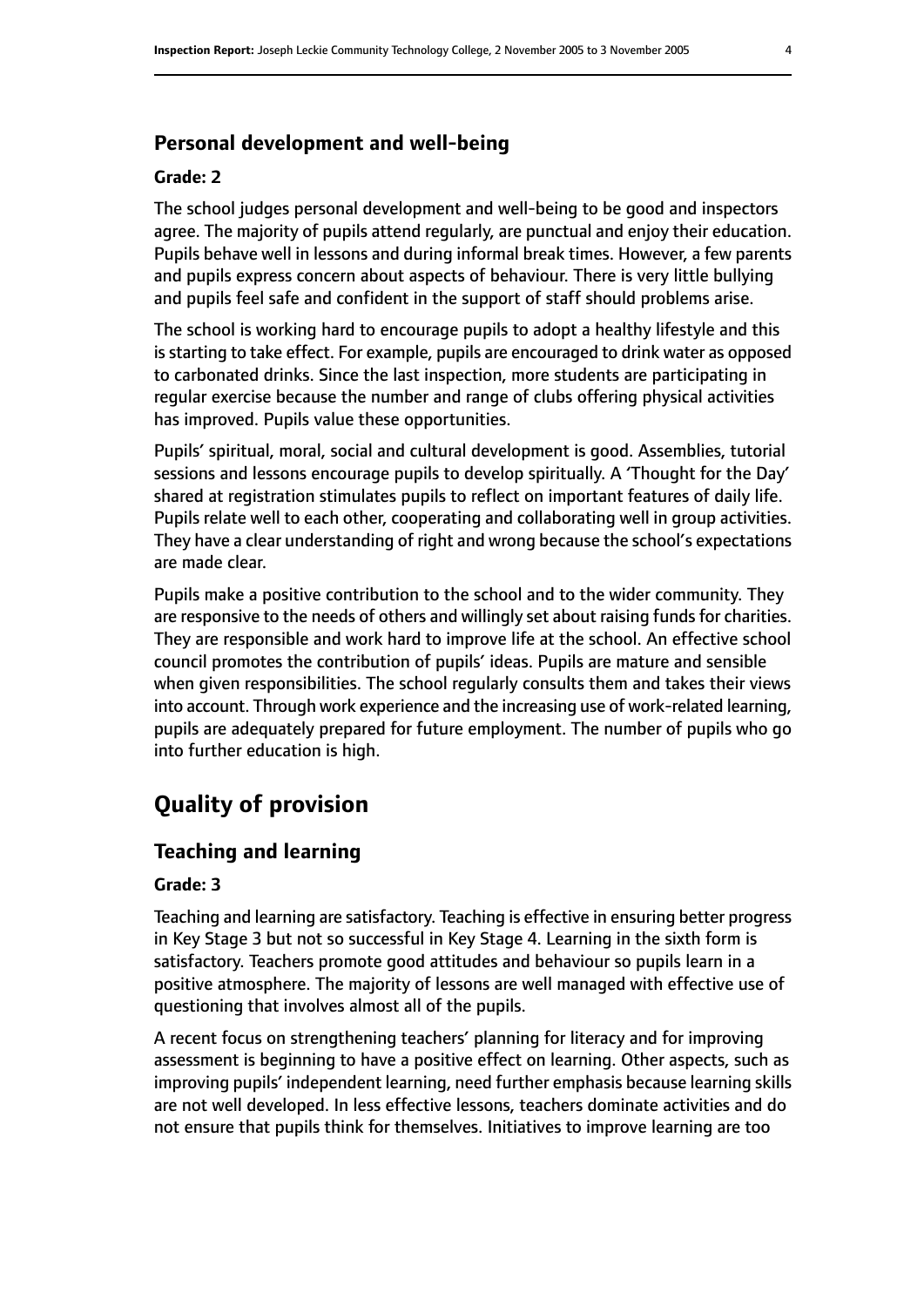recent to have had an impact on pupils' progress and examination results at Key Stage 4.

Planning for some groups, for instance pupils who have learning difficulties and disabilities, is good, often enabling them to make better progress than others. Able pupils are identified and planning for their needs is satisfactory. Planning for underachieving groups, for example, for Pakistani pupils, is inadequate. Planning to improve literacy, especially for pupils whose first language is not English, varies in effectiveness and is sometimes unsatisfactory.

## **Curriculum and other activities**

#### **Grade: 3**

The curriculum is satisfactory. Statutory requirements are met. The personal development programme enables pupils to develop proper understanding of citizenship and work-related learning. They also know how to stay fit, safe and healthy.

Recent weaknesses in curricular planning for subjects, including English, information and communication technology, and design and technology are being resolved through new management appointments. These are too recent to have had an effect on outcomes for all students. Other subjects, such as art and design, provide a very effective curriculum where pupils achieve very well. Many pupils' standards of literacy remain too low because difficulties in staffing for English and literacy have hindered effective curricular development.

Suitable vocational courses exist in Years 10 and 11 and in the revised curriculum for the sixth form. For instance, pupils can study childcare courses in Years 10 and 11 which are helpful to their future employment opportunities. Pupils in the sixth form can now take foundation and intermediate vocational courses which are often more appropriate to their levels of attainment. Good links with a local college widen opportunities in areas such as hairdressing and construction. Extra–curricular activities are good.

# **Care, guidance and support**

#### **Grade: 2**

The care and welfare of pupils is given high priority in the school and is good. This means that pupils feel well supported and safe. These factors contribute considerably to each pupil's personal development. The fully extended school service is effective in improving the lives of a number of pupils and their families.

Procedures for protecting pupils are well established. Staff notice pupils who may be distressed or anxious and take appropriate and effective action. The few incidents of bullying are dealt with promptly and effectively because the school has well established procedures to identify and deal effectively with any instances that occur. A 'community cohesion' working party works effectively to combat racism.

The school works well with a wide range of support services and this contributes to the overall high quality of care provided. There are effective links with parents, carers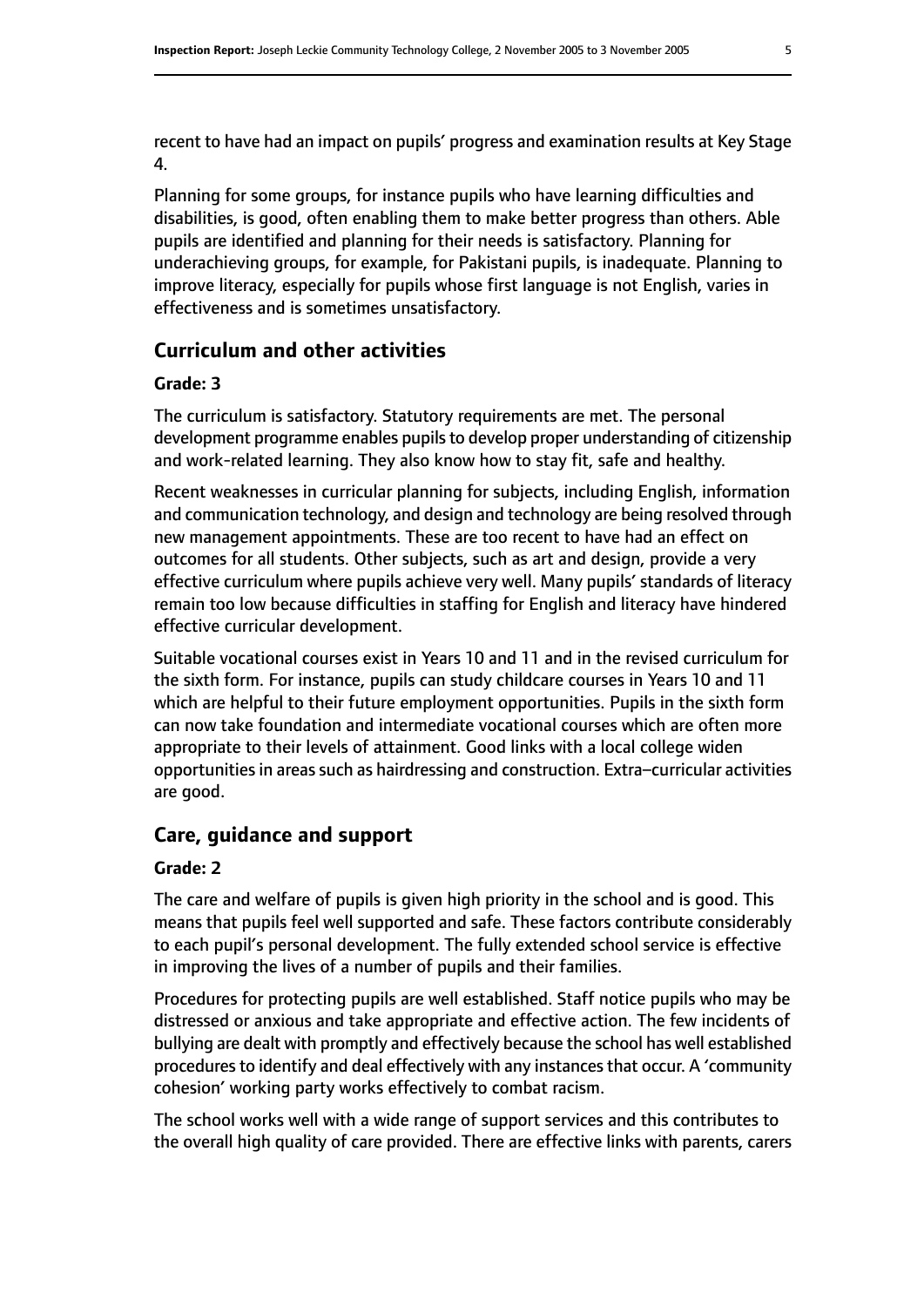and support agencies. Health education is emphasised through a well considered personal, social and health education programme.

The quality and accessibility of information, advice and guidance for pupils in relation to the courses and programmes on offer is good. However, procedures to check on pupils' progress in tutorials to ensure they all reach their full potential are underdeveloped.

The school prioritises campus improvements in line with health and safety requirements. An overgrown and litter-filled brook that runs through the campus remains a significant health hazard. Risk assessments take place and the brook is fenced off and cleaned out annually but the potential for harm is high.

# **Leadership and management**

#### **Grade: 3**

Inspectors judge leadership and management of the school as satisfactory, in contrast to the school's view that they are good. The school runs smoothly and leadership and management have had a positive impact on the personal development and well-being of pupils and the progress they make from Year 7 to 9 and in the sixth form. However, managers have had too little impact on improving the pupils' progress at Key Stage 4. The governors are aware of weaknesses in standards and achievements but have not challenged the school sufficiently to ensure improvement.

Recent changesto the leadership team have led to a more rigorous approach to seeking improvement. This is already enabling teachers to understand what makes a better lesson and how to challenge all groups of pupils to ensure that they achieve equally well. Teachers show a real enthusiasm and commitment to improvement.

The school correctly identifies its main strengths and weaknesses but is overgenerous in its assessment of its overall effectiveness. For instance, its evaluation of provision and outcomes at Key Stage 4 is not confirmed by an analysis of the data. Planning for improvement is adequate but does not focus with sufficient rigour on tackling the underachievement of specific groups.

The strengthened leadership team is now better placed to monitor the work of the school and to increase the school's capacity to improve. Much improved procedures, including rigorous faculty reviews, are now in place for monitoring the quality of teaching and learning, and there is a good track record of improvement in pupils' behaviour and attitudes, and in achievement at Key Stage 3.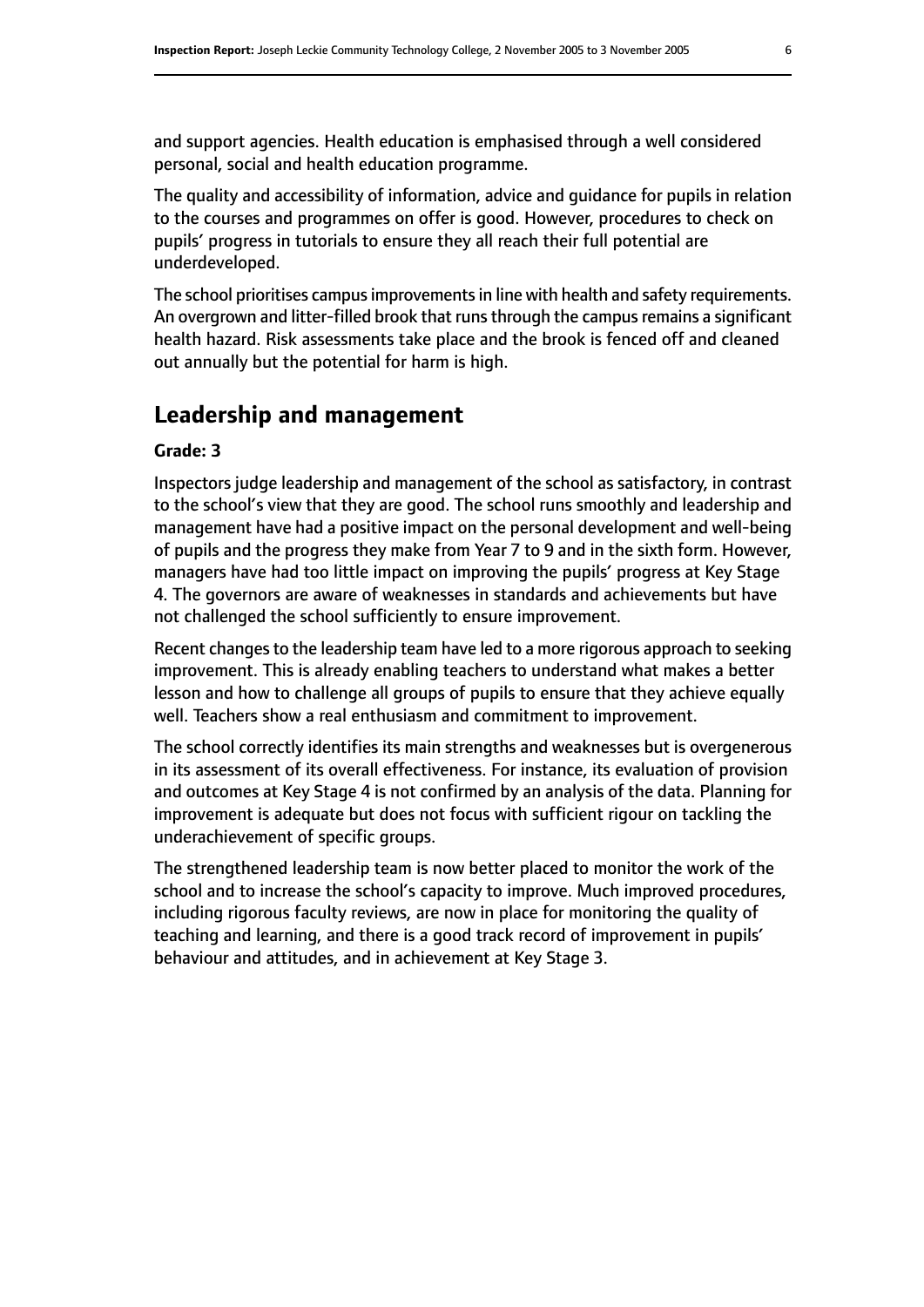**Any complaints about the inspection or the report should be made following the procedures set out inthe guidance 'Complaints about school inspection', whichis available from Ofsted's website: www.ofsted.gov.uk.**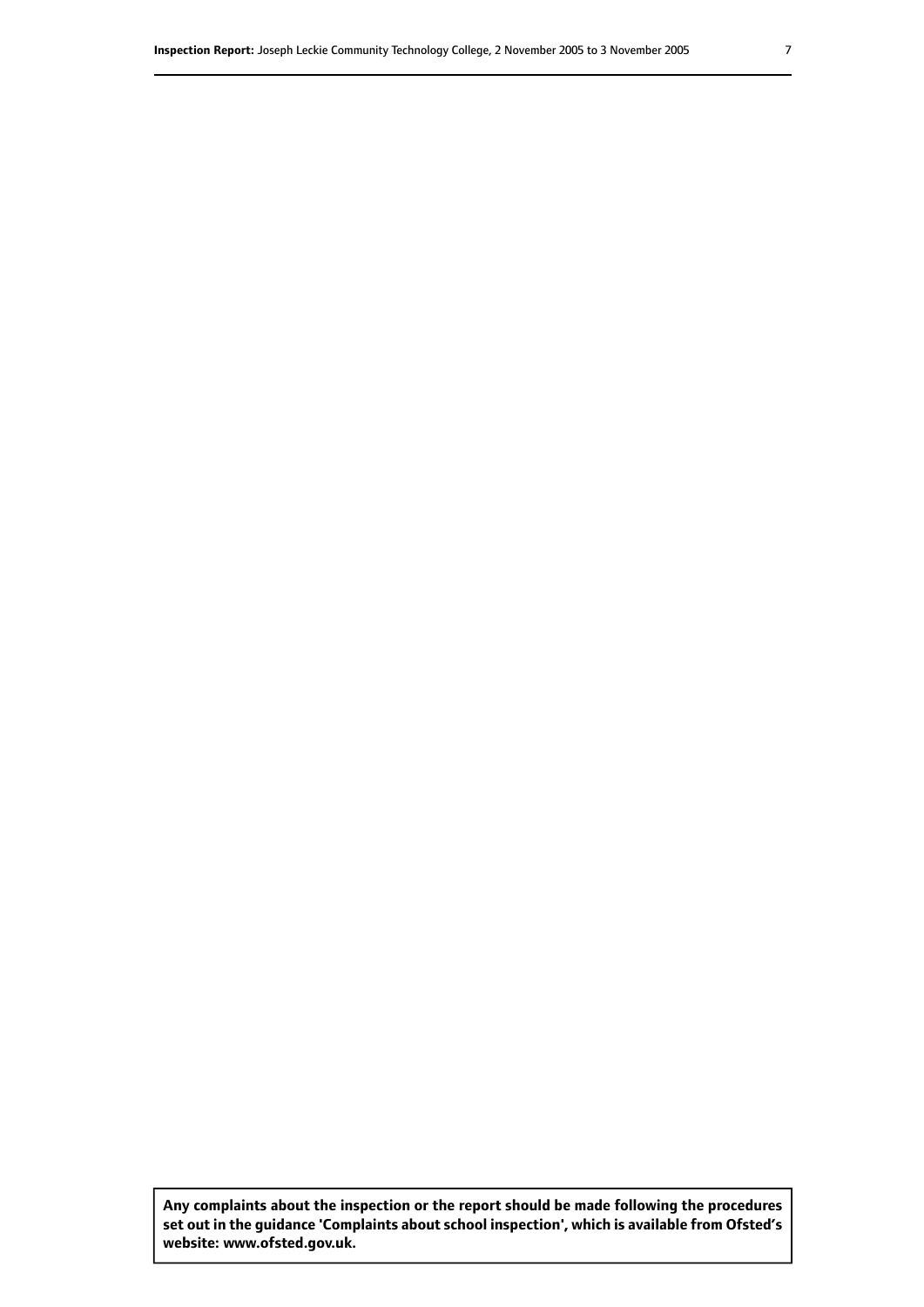# **Inspection judgements**

| Key to judgements: grade 1 is outstanding, grade 2 good, grade 3 | School         | $16-19$ |
|------------------------------------------------------------------|----------------|---------|
| satisfactory, and grade 4 inadequate                             | <b>Overall</b> |         |

#### **Overall effectiveness**

| How effective, efficient and inclusive is the provision of education,<br>integrated care and any extended services in meeting the needs of<br>learners? |     |           |
|---------------------------------------------------------------------------------------------------------------------------------------------------------|-----|-----------|
| How well does the school work in partnership with others to promote<br>learners' well-being?                                                            |     |           |
| The quality and standards in foundation stage                                                                                                           | ΝA  | <b>NA</b> |
| The effectiveness of the school's self-evaluation                                                                                                       |     |           |
| The capacity to make any necessary improvements                                                                                                         | Yes | Yes       |
| Effective steps have been taken to promote improvement since the last<br>inspection                                                                     | Yes | Yes       |

#### **Achievement and standards**

| How well do learners achieve?                                                                                 |  |
|---------------------------------------------------------------------------------------------------------------|--|
| The standards <sup>1</sup> reached by learners                                                                |  |
| How well learners make progress, taking account of any significant variations  <br>between groups of learners |  |
| How well learners with learning difficulties and disabilities make progress                                   |  |

#### **Personal development and well-being**

| How good is the overall personal development and well-being of the<br>learners?                                  |  |
|------------------------------------------------------------------------------------------------------------------|--|
| The extent of learners' spiritual, moral, social and cultural development                                        |  |
| The behaviour of learners                                                                                        |  |
| The attendance of learners                                                                                       |  |
| How well learners enjoy their education                                                                          |  |
| The extent to which learners adopt safe practices                                                                |  |
| The extent to which learners adopt healthy lifestyles                                                            |  |
| The extent to which learners make a positive contribution to the community                                       |  |
| How well learners develop workplace and other skills that will contribute to<br>their future economic well-being |  |

#### **The quality of provision**

| How effective are teaching and learning in meeting the full range of<br>the learners' needs?          |  |
|-------------------------------------------------------------------------------------------------------|--|
| How well do the curriculum and other activities meet the range of<br>needs and interests of learners? |  |
| How well are learners cared for, guided and supported?                                                |  |

 $^1$  Grade 1 - Exceptionally and consistently high; Grade 2 - Generally above average with none significantly below average; Grade 3 - Broadly average; Grade 4 - Exceptionally low.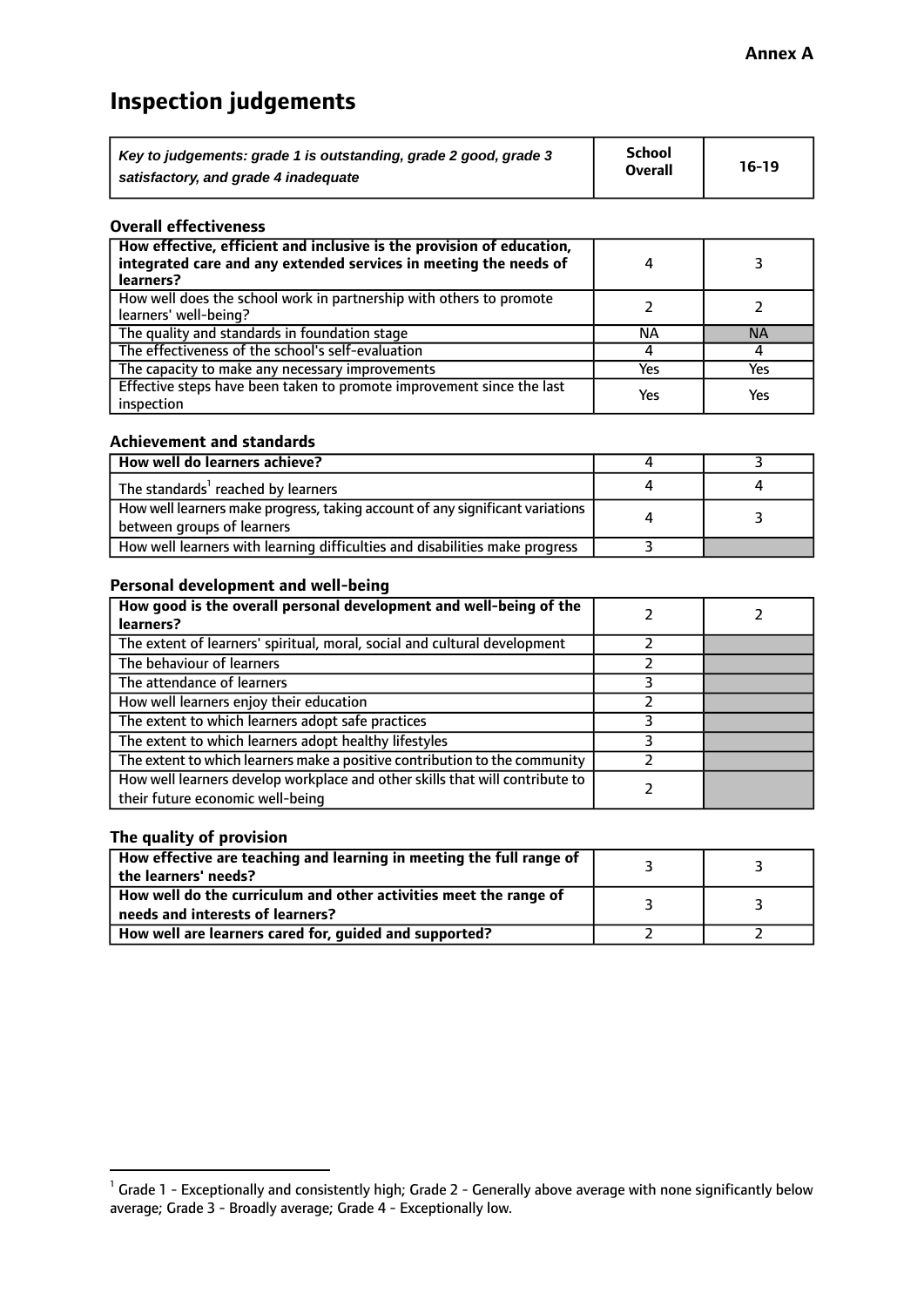# **Leadership and management**

| How effective are leadership and management in raising achievement<br>and supporting all learners?                                              |     |     |
|-------------------------------------------------------------------------------------------------------------------------------------------------|-----|-----|
| How effectively leaders and managers at all levels set clear direction leading<br>to improvement and promote high quality of care and education |     |     |
| How effectively performance is monitored, evaluated and improved to meet<br>challenging targets, through quality assurance and self-review      |     |     |
| How well equality of opportunity is promoted and discrimination tackled so<br>that all learners achieve as well as they can                     |     |     |
| How effectively and efficiently resources are deployed to achieve value for<br>money                                                            |     |     |
| The extent to which governors and other supervisory boards discharge their<br>responsibilities                                                  |     |     |
| The adequacy and suitability of staff to ensure that learners are protected                                                                     | Yes | Yes |

| The extent to which schools enable learners to be healthy                                     |            |  |
|-----------------------------------------------------------------------------------------------|------------|--|
| Learners are encouraged and enabled to eat and drink healthily                                | Yes        |  |
| Learners are encouraged and enabled to take regular exercise                                  | <b>Yes</b> |  |
| Learners are discouraged from smoking and substance abuse                                     | Yes        |  |
| Learners are educated about sexual health                                                     | Yes        |  |
| The extent to which providers ensure that learners stay safe                                  |            |  |
| Procedures for safequarding learners meet current government requirements                     | Yes        |  |
| Risk assessment procedures and related staff training are in place                            | <b>Yes</b> |  |
| Action is taken to reduce anti-social behaviour, such as bullying and racism                  | Yes        |  |
| Learners are taught about key risks and how to deal with them                                 | Yes        |  |
| The extent to which learners make a positive contribution                                     |            |  |
| Learners are helped to develop stable, positive relationships                                 | <b>Yes</b> |  |
| Learners, individually and collectively, participate in making decisions that affect them     | <b>Yes</b> |  |
| Learners are encouraged to initiate, participate in and manage activities in school and the   | Yes        |  |
| wider community                                                                               |            |  |
| The extent to which schools enable learners to achieve economic well-being                    |            |  |
| There is provision to promote learners' basic skills                                          | Yes        |  |
| Learners have opportunities to develop enterprise skills and work in teams                    | Yes        |  |
| Careers education and quidance is provided to all learners in key stage 3 and 4 and the sixth | Yes        |  |
| form                                                                                          |            |  |
| Education for all learners aged 14-19 provides an understanding of employment and the         | Yes        |  |
| economy                                                                                       |            |  |